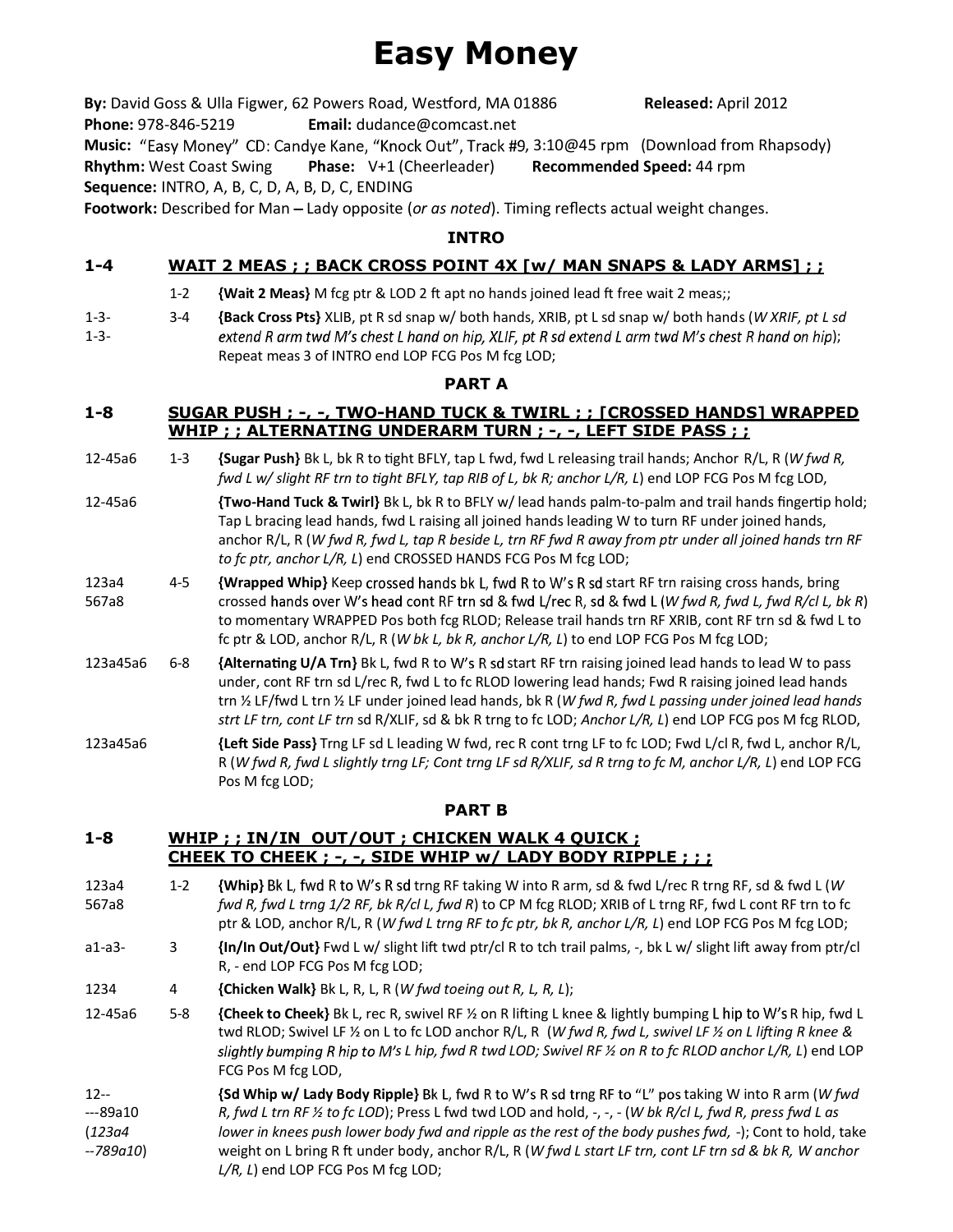#### **PART C**

### **1-8 UNDERARM TURN w/ MAN HOOK TURN to HANDSHAKE ; -, -, RIGHT SIDE PASS ; ; FACE LOOP SUGAR PUSH ; -, -, SURPRISE WHIP ; ; -, -, UNDERARM TURN ; ;**

123a45a6 1-3 **{Underarm Turn M Hook Turn}** Bk L, fwd R to W's R sd start RF trn raising joined lead hands to lead W to pass under, cont RF trn sd L/rec R, fwd L to fc RLOD; Comm trng RF under joined lead hands XRIB of L/complete RF trn sd L joining R hands in front, XRIF (*W fwd R, fwd L passing under joined lead hands comm trng LF, cont LF trn sd R/XLIF, sd & bk R trng to fc LOD*; *Anchor L/R, L*) end TANDEM LOD M in front of W w/ R HANDSHAKE,

#### 12-45a6 (*123a45a6*) **{Right Sd Pass}** Fwd L leading W fwd, rec R; Tap L fwd, fwd L, anchor R/L, R (*W fwd R, fwd L slightly trng LF; Sd R/XLIF, sd & bk R trng LF to fc M, anchor L/R, L*) end R HANDSHAKE M fcg Ptr & LOD;

- 12-45a6 4-8 **{Face Loop Sugar Push}** Bk L, small bk R slight RF body turn raising joined R hands, tap L fwd looping joined R hands over M's head placing L hand at W's R hip, releasing R hands fwd L; Join lead hands anchor R/L, R (*W fwd R, fwd L slight RF body turn, tap R beside L, bk R; sliding lead hand arm anchor L/R, L*) end LOP FCG Pos M fcg LOD,
- 123a4 567a8 {Surprise Whip} Bk L, fwd R to W's R sd start RF trn taking W into R arm (W fwd R, fwd L trn RF ½); sd & fwd L cont RF trn/rec fwd R, sd & fwd L to momentary CP RLOD, check fwd R w/ flexed knee trn upper body strongly RF lead W to trn sharply RF & stop her w/ R hand on her bk in L-shaped SCP look at ptr, rec L raise joined lead hands (W bk R/cl L, fwd R btwn M's feet, trn sharply RF ½ keeping L leg *close to R and under the body ck bk L, rec fwd R trn RF under joined lead hands to fc ptr*); anchor R/L, R *(W anchor L/R, L*) end LOP FCG Pos M fcg RLOD,
- 123a45a6 *{Underarm Turn}* Bk L, fwd R to W's R sd start RF trn raising joined lead hands to lead W to pass under; cont RF trn sd L/rec R, fwd L to fc RLOD, anchor R/L, R (*W fwd R, fwd L slight trn LF under joined lead hands; Cont RF trn sd R/XLIF, sd & bk R to fc ptr, anchor L/R, L*) end LOP FCG Pos M fcg LOD;

#### **PART D**

#### **1-8 SLOW SWIVEL BACK-to-BACK ; SLOW SWIVEL to FACE ; SUGAR PUSH w/ ROCK 2 ; ; WRAPPED WHIP ; ; CHEERLEADER ; -, -, SIDE, CLOSE ;**

- 1--- 1 **{Slow Swivel Bk-to-Bk}** Softening R knee fwd L both knees soft, over the rest of the meas swivel RF on L & straighten L leg pt R fwd raising trail hand straight up palm out end "V" BK-to-BK Pos M fcg DRW (*W fcg DLW*);
- 1--- 2 **{Slow Swivel to Fc}** Softening L knee rec R both knees soft, over the rest of the meas swivel LF on R & straighten R leg pt L twd ptr placing trail hand on waist end LOP FCG Pos M fcg LOD;

#### 12-4 567a8 3-4 **{Sugar Push w/ Rock}** Bk L, bk R to tight BFLY, tap L fwd, rk fwd L (*W fwd R, fwd L w/ slight RF body turn to tight BFLY, tap RIB of L, rk bk R*); Rec R, rec L, anchor R/L, R end LOP FCG Pos M fcg LOD;

- 123a4 567a8 5-6 **{Wrapped Whip}** Bk L joining trail hands, fwd R to W's R sd start RF trn raise joined lead hands keep trail hands at waist level, bring lead hands over W's head cont RF trn sd & fwd L/rec R, sd & fwd L (W *fwd R, fwd L, fwd R/cl L, bk R*) end momentary WRAPPED Pos both fcg RLOD; Release trailing hands trn RF XRIB, cont RF trn fwd L to fc ptr & LOD, anchor R/L, R (*W bk L, bk R, anchor L/R, L*) to end LOP FCG Pos M fcg LOD;
- 1a-a3a-a5a- 7-8 **{Cheerleader}** XLIF/sd R, slightly trng LF tap L heel sd & fwd/small sd L fc ptr, XRIF/sd L, slightly trng RF tap R heel sd & fwd/small sd R fc ptr; XLIF/sd R, slightly trng LF tap L heel sd & fwd,
- 12 **{Sd Cl}** Fc ptr sd L, cl R end LOP FCG Pos M fcg LOD;